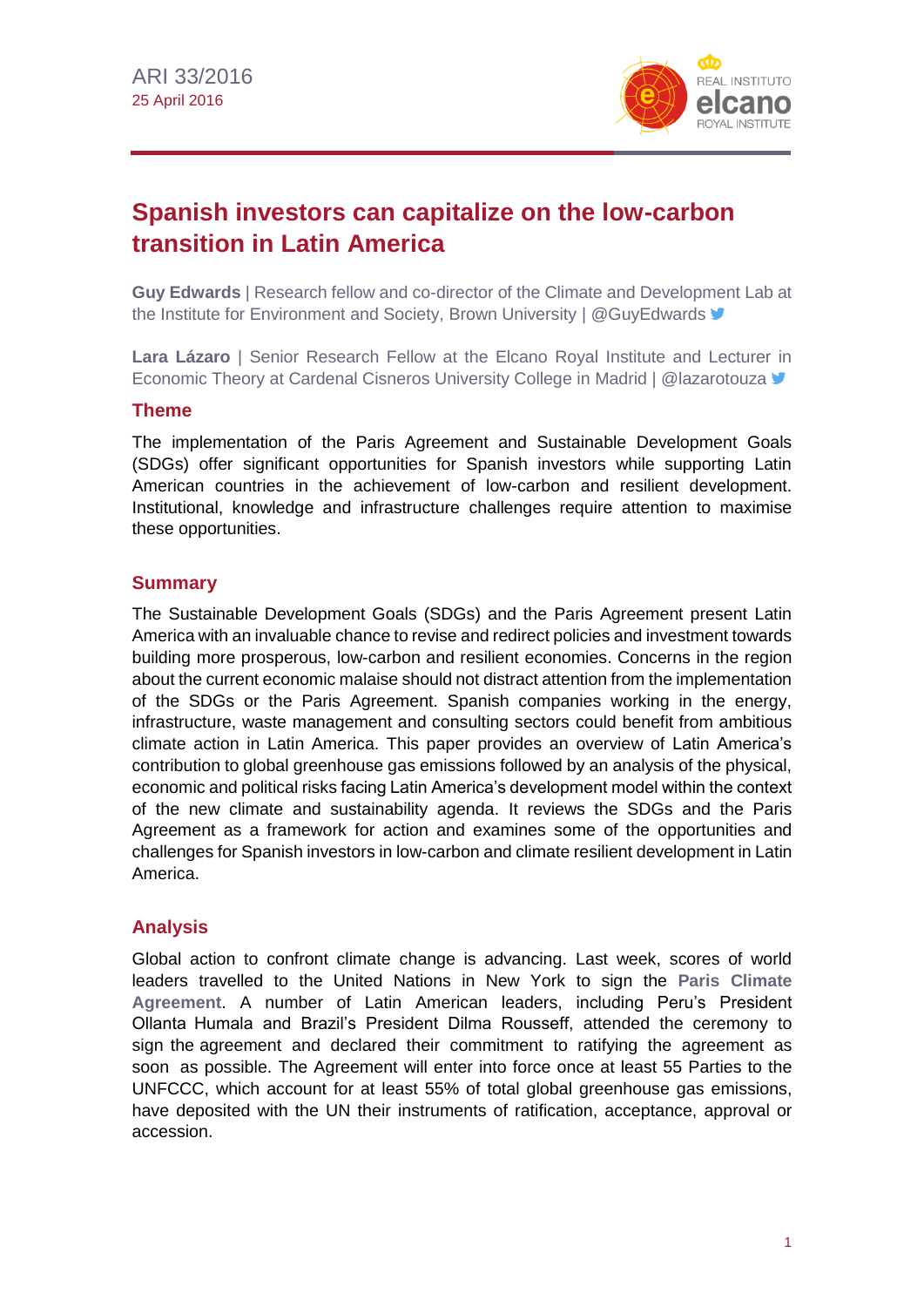The Paris Agreement received a considerable boost when the US and China signed the agreement in New York and reiterated their intention of ratifying the Agreement as early as possible this year. **China** and the **US** [account for nearly 40% of global emissions,](http://www.whitehouse.gov/the-press-office/2014/11/11/us-china-joint-announcement-climate-change) representing a major step forward towards the Agreement entering into force.

**Latin America**'s emissions account for 9.5% of global greenhouse gas emissions, with Brazil and Mexico being the region's largest emitters. Latin America and the Caribbean emit 7 tons of  $CO<sub>2</sub>$ -equivalent per person per year, compared with 8 tons in the EU.<sup>1</sup> There is a wide range of emissions across the region, with per capita emission in Argentina and Venezuela considerably higher than in Costa Rica and Honduras.

Although emissions from **deforestation** have fallen drastically in recent years, emissions from the **energy sector**, including power generation and transport, are rising rapidly. The International Energy Agency predicts that Latin America's per capita energy-related emissions will grow by 33% from 2005 to 2030.<sup>2</sup> Figure 1 provides a sectoral breakdown of greenhouse gases (GHG) in the region in 2012, showing that emissions from the energy sector, land use, land-use change and forestry (LULUCF) and agriculture are the main sources.





Source: World Resources Institute. CAIT Climate Data Explorer.<sup>3</sup>

While the region's power sector is relatively clean due to the dominance of hydropower, economic growth has increased electricity demand, strained installed capacity and driven demand for a greater share of fossil fuels. Global warming will bring both more

2 International Energy Agency (IEA) (2007), *World Energy Outlook 2007*.

<sup>3</sup> World Resources Institute, CAIT Climate Data Explorer,

<sup>1</sup> Economic Commission for Latin America and the Caribbean (ECLAC) (2015), 'The European Union and Latin America and the Caribbean in the new economic and social context<sup>3</sup>, Santiago de Chile.

[http://cait.wri.org/profile/Latin%20America%20&%20the%20Caribbean.](http://cait.wri.org/profile/Latin%20America%20&%20the%20Caribbean)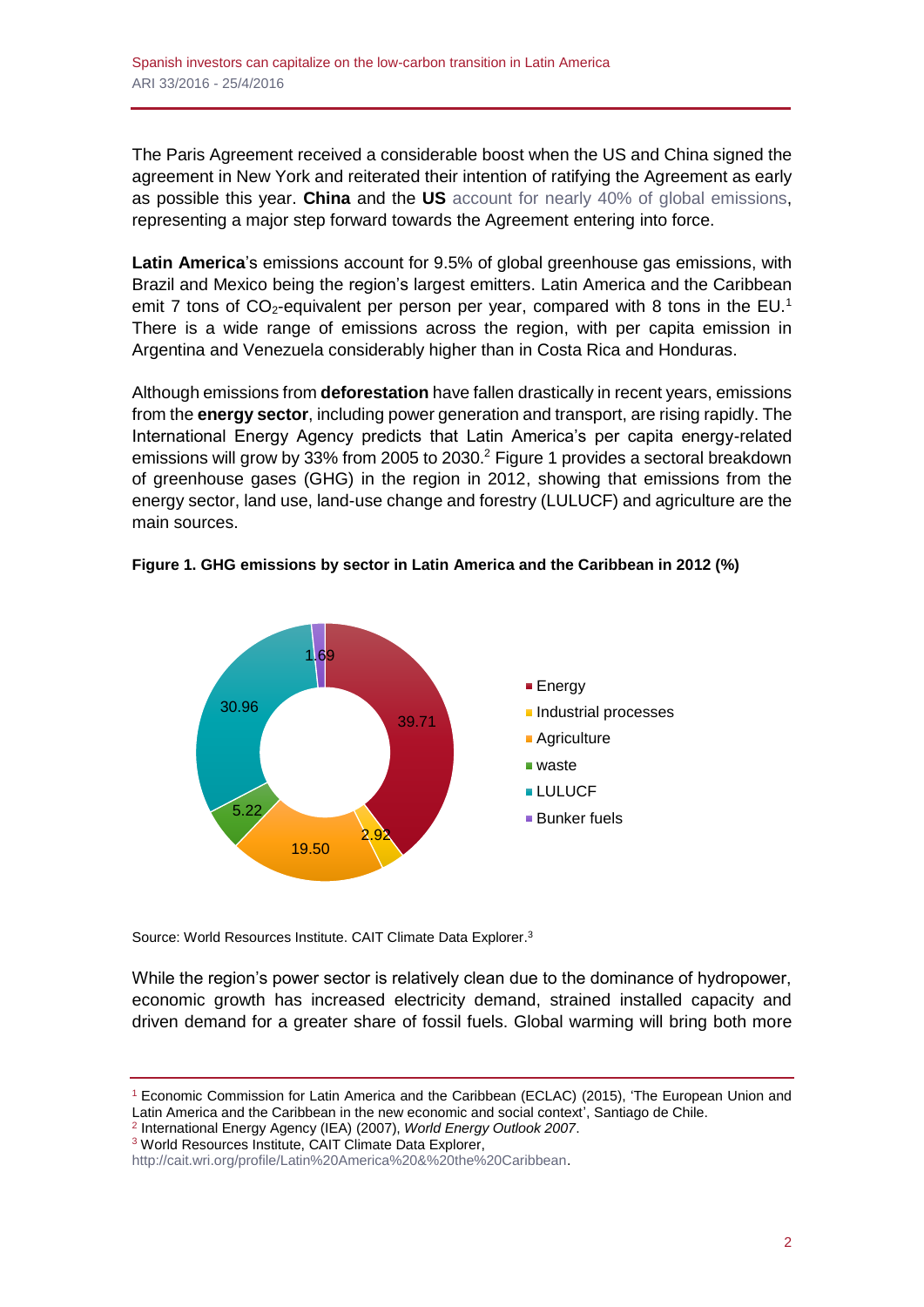intense rainfall events and longer dry periods to Latin America, which could adversely affect hydropower capacity, which accounts for around 60% of installed capacity and 70% of power generation. <sup>4</sup> Hydropower in countries such as Brazil, Colombia and Honduras is expected to be particularly affected. Bloomberg's New Energy Finance predicts that Latin America will invest roughly US\$500 billion in wind and solar over the next 25 years as it attempts to diversify away from an over-reliance on drought-prone hydropower.<sup>5</sup>

Latin America and the Caribbean's total energy use is projected to expand by more than 80% through 2040 at an average annual rate of 2.2%.<sup>6</sup> The energy sector is vulnerable to infrastructure and technological lock-ins so a low-carbon transition needs to start immediately to allow emissions to peak as soon as possible and then drop drastically.<sup>7</sup> To meet growing demand, a considerable challenge will be avoiding becoming locked into high-carbon development pathways.

# Risks

There are a number of physical, economic and political risks facing Latin America's development model within the context of the new climate agreement and the sustainability agenda.

# *Physical risks*

For Latin American leaders and citizens, **climate change is no longer a distant problem** but presents an existential threat today.<sup>8</sup> The region is highly vulnerable to climate-change impacts. Glacial melt in the Andes is likely to affect water supplies with serious consequences for millions of people including the availability of water for human consumption, agriculture and for electricity from hydropower. Other impacts include rising sea levels, intensification of weather patterns and storms, and increased exposure to tropical diseases.<sup>9</sup>

# *Economics risks*

Latin America's acute vulnerability in part relates to its **dependence on natural resources**. Its reliance on extractive sectors, such as mining and fossil fuels, creates more vulnerability to climate-related risks in both the short term (such as water scarcity and local

"There is growing consensus that the impacts of climate change in Latin America will carry a hefty price tag."

<sup>4</sup> Walter Vergara, Ana R. Rios, Luis M. Galindo, Pablo Gutman, Paul Isbell, Paul H. Suding & José Luis Samaniego (2013), *The Climate and Development Challenge for Latin America and the Caribbean: Options for Climate Resilient Low Carbon Development*, Inter-American Development Bank, Washington DC.

<sup>&</sup>lt;sup>5</sup> Bloomberg New Energy Finance (2015), 'The New Energy Outlook: Executive Summary', June. <sup>6</sup> Lenin H. Balza, Ramón Espinasa & Tomas Serebrisky (2015), 'Lights On? Energy Needs in Latin America

and the Caribbean to 2040', Inter-American Development Bank.

<sup>7</sup> Vergara *et al.* (2013), *op. cit*.

<sup>&</sup>lt;sup>8</sup> 'The IPCC's Fifth Assessment Report: What's in it for Latin America?', Executive Summary, Overseas Development Institute and Climate and Development Knowledge Network, 2014.

<sup>9</sup> Vergara *et al.* (2013), *op. cit*.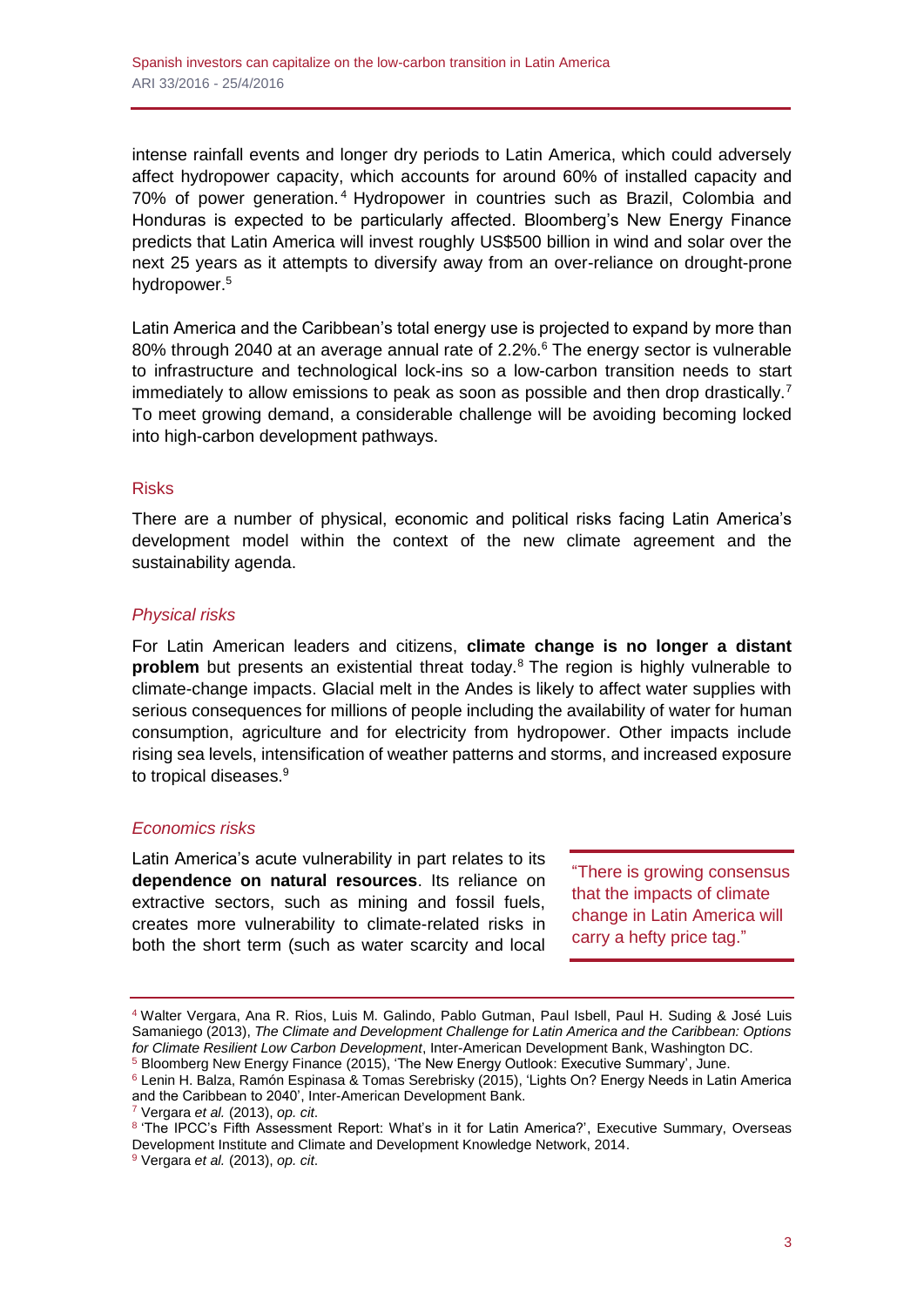contamination) and the long term (such as those coming from a lack of diversification of the economy).

Environmental policy is often undermined by other sector's policies such as industry or urban development.<sup>10</sup> The perils of 'extractivism' illustrate the concern of an overreliance on the exploitation of natural resources to the detriment of the environment, social development and the likelihood of action on climate change.<sup>11</sup> Investments in extractive sectors have yielded significant benefits for the region's economy.<sup>12</sup> Yet, despite important social gains, commodity-led economic growth continues to lead to serious environmental and social problems, including deforestation and social conflict.<sup>13</sup>

A study by Christopher McGlade and Paul Ekins shows that achieving the 'well below 2ºC' temperature goal outlined in the Paris Agreement will entail leaving in the ground between a third and over 80% of fossil fuels worldwide. Around 40% of Latin America's oil, 55% of its gas and 75% of its coal reserves, when combined with other fossil fuel reserves in other regions, would have to stay in the ground to make the two-degree goal achievable.<sup>14</sup> Latin American countries with large fossil fuel such as Argentina, Brazil, Colombia, Ecuador, Mexico and Venezuela, or those dependent on their imports such as Chile and Costa Rica, are potentially exposed to this systemic risk.

The growing consensus surrounding the spectre of stranded assets could alter the strategic investments of fossil fuels companies,<sup>15</sup> especially post 2020,<sup>16</sup> provided adequate price and regulatory signals are in place. An additional factor that could speed up divestment in fossil fuels in Latin America and elsewhere would be a shift in the future behaviour of investors, fund and pension managers. Lawyers agree that those who manage third-party funds should take into account material risks that could reduce the value of their investments by 5% or more. Climate change poses such a risk and hence clients could sue investors in the future if GHG emissions erode the value of their investments. <sup>17</sup> The threat of stranded assets, current low oil prices, the increasing competitiveness of renewable energy and the need to overcome the dependence on fossil fuels make a strong case for why Latin American countries should strongly back renewable energy and revise scheduled fossil fuel investments.

<sup>15</sup> P. Clark (2015), 'Climate deal: Carbon dated?', *Financial Times*, 15/XII/2015,

[http://www.ft.com/intl/cms/s/0/58ecb88c-a30e-11e5-8d70-42b68cfae6e4.html#axzz42yfGTl96.](http://www.ft.com/intl/cms/s/0/58ecb88c-a30e-11e5-8d70-42b68cfae6e4.html#axzz42yfGTl96)

<sup>&</sup>lt;sup>10</sup> Economic Commission for Latin America and the Caribbean (ECLAC) (2015b), 'Latin America and the Caribbean: Looking Ahead after the Millennium Development Goals. Regional Monitoring Report on the Millennium Development Goals in Latin America and the Caribbean', Santiago de Chile.

<sup>11</sup> Eduardo Gudynas (2009), 'Diez tesis urgentes sobre el nuevo extractavismo', Centro Latino American de Ecología Social.

<sup>12</sup> Martin Walter (2016), 'Extractives in Latin America and the Caribbean: The Basics', Inter-American Development Bank, Technical Note IDB-TN-907, January.

<sup>&</sup>lt;sup>13</sup> Economic Commission for Latin America and the Caribbean (ECLAC) (2014), "Compacts for Equality: Towards a Sustainable Future', Santiago de Chile.

<sup>&</sup>lt;sup>14</sup> Christophe McGlade & and Paul Ekins (2015), 'The Geographical Distribution of Fossil Fuels Unused When Limiting Global Warming to 2ºC', *Nature*, nr 517, p. 187-190.

<sup>16</sup> V. Walt (2015), 'Energy Companies Face Big Risks From Paris Climate Deal', *Forbes*, 17/XII/2015, [http://fortune.com/2015/12/17/energy-companies-feel-the-burn-from-paris-climate-deal/.](http://fortune.com/2015/12/17/energy-companies-feel-the-burn-from-paris-climate-deal/)

<sup>&</sup>lt;sup>17</sup> H. Covington, J. Thorton & C. Hepburn (2016), 'Shareholders Must Vote for Climate-change Mitigation', *Nature*, nr 530, p. 156.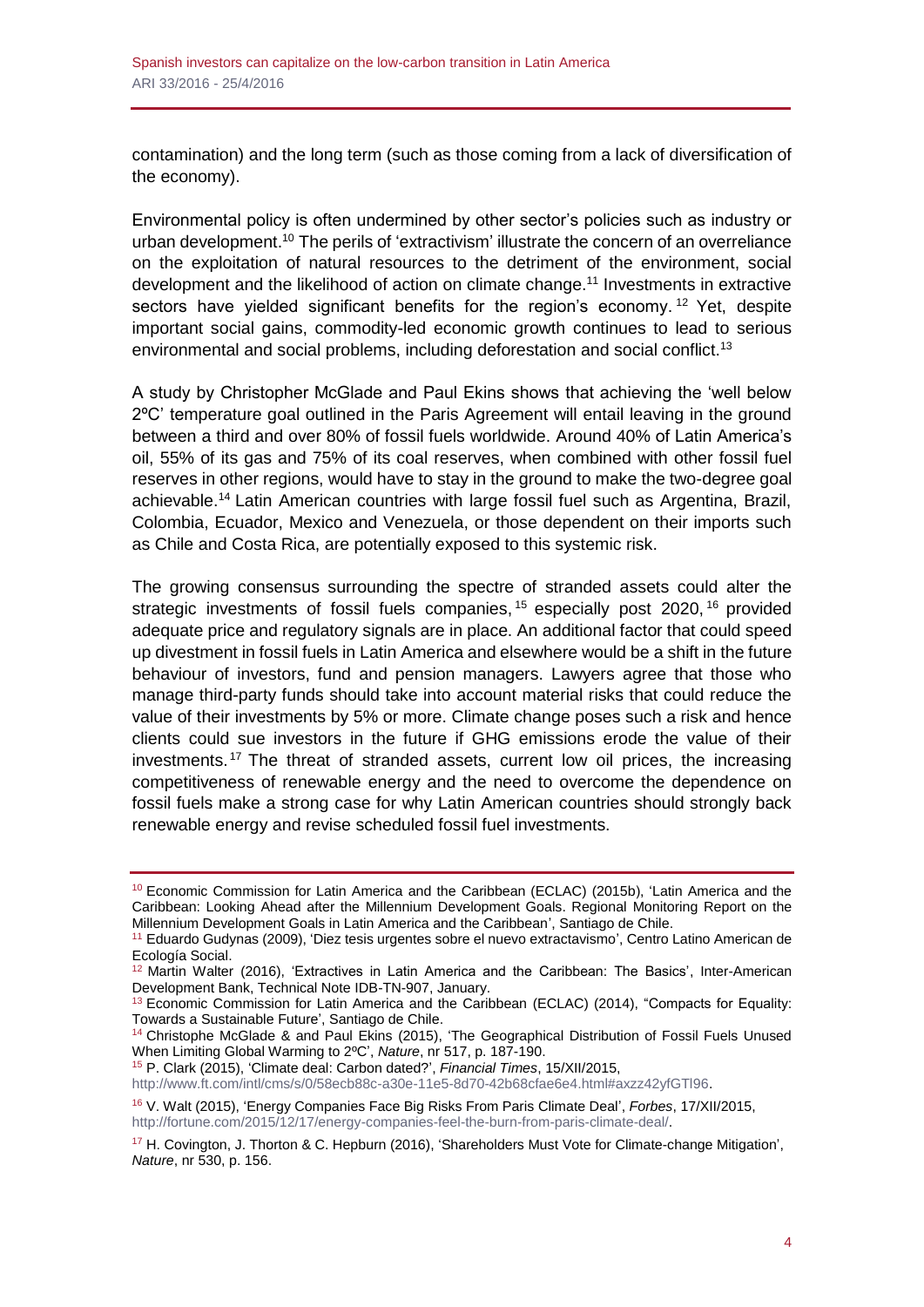There is growing consensus that the impacts of climate change in Latin America will carry a hefty price tag. The UN Economic Commission for Latin America and the Caribbean (ECLAC) suggests that the estimated costs of climate change in the region range from 1.5% to 5% of GDP, although there is a high level of uncertainty and variation across countries.<sup>18</sup>

These data come at a particularly difficult time as the Latin American and Caribbean economies struggle to shake off weak economic growth. In 2016 the region will grow a modest 0.2%. Central America will grow by roughly 4% in 2016, yet the regional average is dragged down by South America, which will contract 0.8% mainly due to the recessions in Brazil and Venezuela. <sup>19</sup> A reduction in investment flows, lower commodities prices, slower growth in China, projected at 6.2% in 2017, <sup>20</sup> and the rise in US interest rates combine to create a difficult situation for the region this year.

In terms of **green and climate finance**, Latin America is not a priority for global climate finance compared with [Small Island States or the Least Developed Countries.](http://www.realinstitutoelcano.org/wps/portal/web/rielcano_en/contenido?WCM_GLOBAL_CONTEXT=/elcano/elcano_es/especiales/especial+cambio+climatico/publicaciones+rie/ari+y+dt/dt1-2012) Moreover, existing levels of green development finance are overshadowed by traditional forms of finance. Climate finance in Latin America is highly concentrated in Brazil and Mexico. Mitigation also receives considerably more funding than adaptation.<sup>21</sup>

Development banks operating in Latin America are yet to play the necessary role to drive sustainable development. Thirty-three per cent of all development bank finance in Latin America is not green, with most of it going to carbon-intensive projects. Green finance in the region makes up 20% of total development bank financing. These financial flows need to be scaled up significantly alongside credible governance structures to ensure that green finance translates into sustainable results.<sup>22</sup>

# *Political risks*

The difficult economic situation across a number of Latin America countries, alongside troubling levels of insecurity and corruption, are having political consequences. A number of leaders' approval ratings are very low, illustrating how citizens are rejecting corruption and demanding better services and security.

"Latin American citizens are also very much concerned about climate change."

<sup>&</sup>lt;sup>18</sup> Economic Commission for Latin America and the Caribbean (ECLAC) (2014) 'The economics of climate change in Latin America and the Caribbean: Paradoxes and challenges'.

<sup>&</sup>lt;sup>19</sup> Economic Commission for Latin America and the Caribbean (ECLAC) (2015), 'Latin American and Caribbean Economies Will Grow Just 0.2% in 2016 in a Complex Global Scenario', 17/XII/2015.

<sup>&</sup>lt;sup>20</sup> OECD (2015), 'China Economic Forecast Summary', November[, http://www.oecd.org/economy/china](http://www.oecd.org/economy/china-economic-forecast-summary.htm)[economic-forecast-summary.htm.](http://www.oecd.org/economy/china-economic-forecast-summary.htm)

<sup>21</sup> Nella Canales Trujillo, Smita Nakhooda, Alice Caravani & Liane Schalatek (2015), 'Climate Finance Fundamentals 6: Latin America', Overseas Development Institute & Heinrich Böll Stiftung North America Briefing papers, November.

 $22$  Fei Yuan & Kevin P. Gallagher (2015), 'Greening Development Finance in the Americas', Boston University.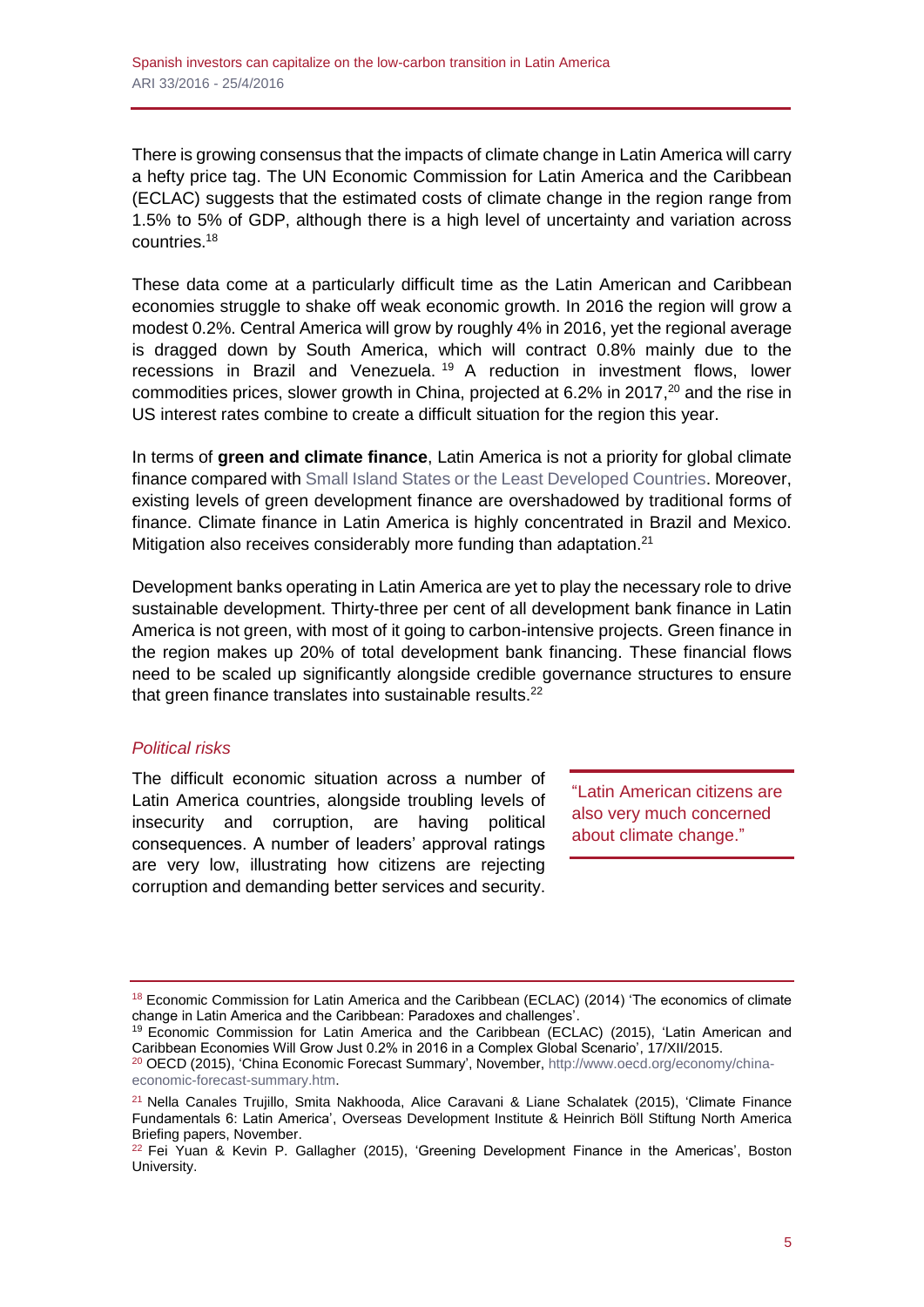Although most of the political dissatisfaction and unrest is linked to corruption and job losses, Latin American citizens are also very much concerned about climate change.<sup>23</sup> In 2014, Peru witnessed the largest climate march in Latin American history, with 15,000 demonstrating in Lima during the UN climate change talks hosted by the city. Those marching were not exclusively environmental activists but also women's groups, indigenous peoples and trade unionists calling for environmental responsibility, better water management and protection of activists' rights.<sup>24</sup>

The level of insecurity in many Latin American countries also relates to environmental issues such as disputes over hydropower and mining, often with tragic consequences. Indigenous peoples have been especially hard-hit. Various countries in the region including Honduras, Brazil, Colombia, Peru and Mexico are some of the most dangerous countries in the world to be an environmental activist.  $25$  There is little chance of successfully implementing the Paris Agreement or the SDGs unless human rights, the rule of law and the free, prior and informed consent of communities is granted for project development, ensuring governments and private sector actors respect their rights.

# The Paris Agreement and the SDGs: providing an impetus for low-carbon and resilient investments

Latin American countries played a significant role in developing the post-2015 Development Agenda. Colombia and Guatemala were pivotal in developing the concept of sustainable development goals.<sup>26</sup> Latin American countries including Brazil, Mexico, Chile and Peru also proved instrumental in helping to secure the Paris Agreement. $27$ 

In September 2015 the UN adopted [the 2030 Agenda for Sustainable Development,](http://www.un.org/sustainabledevelopment/) which includes 17 Sustainable Development Goals (SDGs) and 169 targets. Among the goals, the SDGs propose to eradicate extreme poverty and promote the protection of critical ecosystems and biodiversity, as well as a transition to lower-carbon, less fossil fuel-intensive economies.<sup>28</sup> Considerable financial and technical support to developing countries will be required for the success of SDGs.<sup>29</sup>

In December 2015 the UN adopted the Paris Agreement which seeks to limit the mean global temperature increase to well below  $2<sup>o</sup>$  and to pursue efforts to limit global mean temperatures to 1.5º above pre-industrial levels. A long-term mitigation goal aims to

<sup>&</sup>lt;sup>23</sup> Pew Research Center (2015), 'Global Concern about Climate Change, Broad Support for Limiting Emissions', 5/XI/2015.

<sup>24</sup> Mónica Araya & Guy Edwards (2015), 'Can Latin America Blaze a Trail to Paris?', *Nivela*, 4/V/2015.

<sup>25</sup> Global Witness (2015), 'How Many More?', 20/IV/2015, [https://www.globalwitness.org/en/campaigns/environmental-activists/how-many-more/.](https://www.globalwitness.org/en/campaigns/environmental-activists/how-many-more/)

<sup>26</sup> David Steven & Alejandra Kubitschek Bujones (2013), 'A Laboratory for Sustainable Development? Latin America, the Caribbean, and the Post-2015 Development Agenda', New York University, Center on International Cooperation, November.

<sup>&</sup>lt;sup>27</sup> Guy Edwards (2016), 'Can Latin American Diplomacy at COP21 Spur Interest in the Paris Deal Back Home?', *Nivela*, 4/II/2016.

 $28$  Economic Commission for Latin America and the Caribbean (ECLAC) (2015), 'Latin America and the Caribbean: Looking Ahead after the Millennium Development Goals. Regional Monitoring Report on the Millennium Development Goals in Latin America and the Caribbean', Santiago de Chile.

<sup>&</sup>lt;sup>29</sup> David Steven (2015), 'From Declaration to Delivery: Actioning the Post-2015 Agenda', Save the Children, June.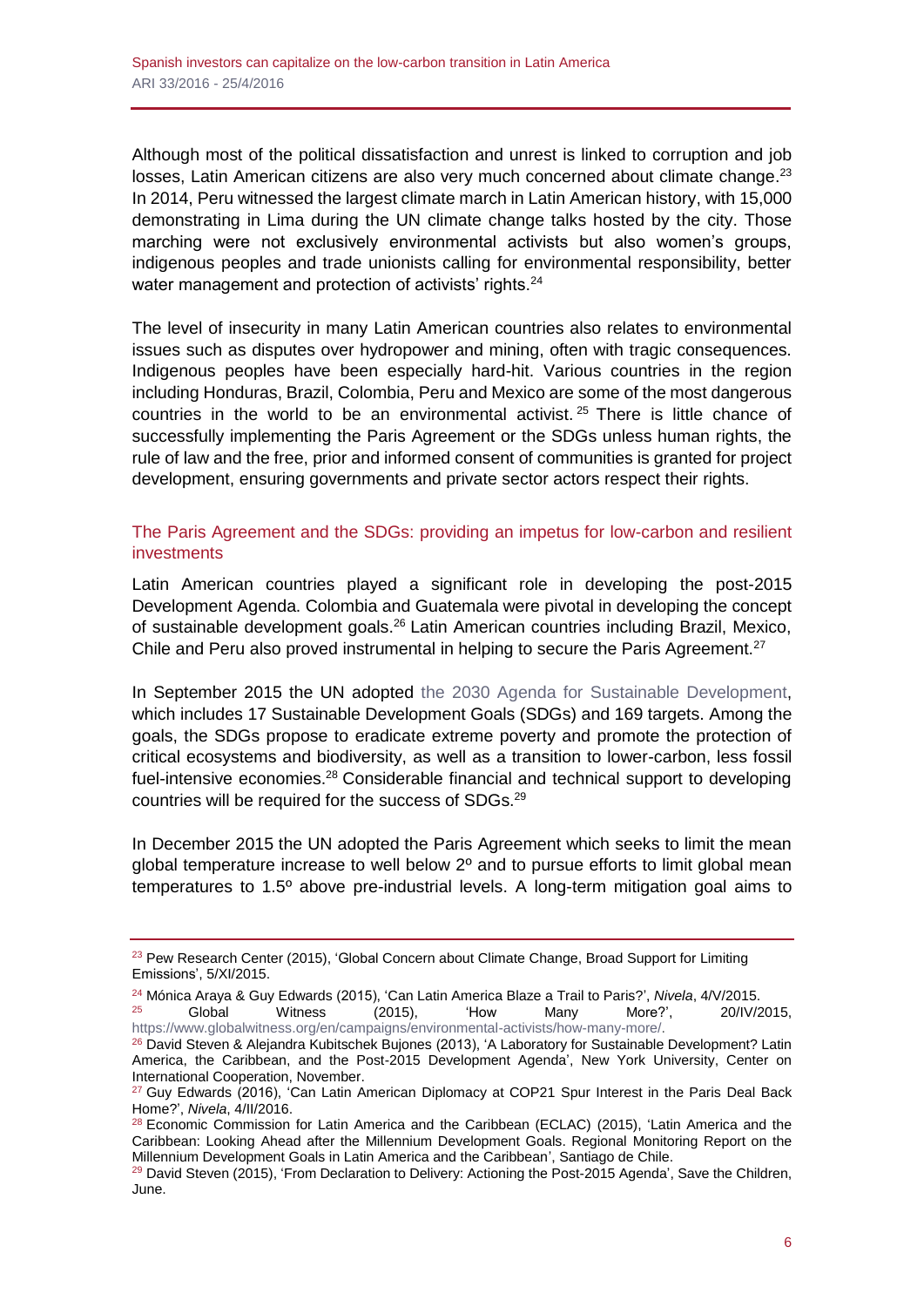reach global peaking of greenhouse gas emissions as soon as possible and reach greenhouse gas emission neutrality in the second half of the century. On climate finance, whilst a concrete number was not included in the legally binding part of the Agreement, reference is made to the joint goal to mobilise US\$100 billion annually by 2020.

The Paris Agreement includes an "ambition mechanism" that requires countries to review and increase their emission reduction commitments every five years, with the first global stocktake scheduled for 2018. The dialogue will analyse the collective efforts of countries on their progress towards meeting the long-term goal. A central tenet of the Agreement is the national climate change plans called the **Intended Nationally Determined Contributions (INDCs)**, which 189 countries submitted as part of the Paris conference.

One of the main criticisms of the Agreement is that although countries have a legally binding obligation to put together domestic targets, these will only be held in a 'public registry' separate from the Agreement.<sup>30</sup> **The INDCs do not currently correlate with the global temperature goal**, with preliminary estimates suggesting they could result in roughly 2.7º of warming by the end of this century if all governments fully implement their commitments. <sup>31</sup> A majority of Latin American countries' INDCs are among those considered insufficiently ambitious.<sup>32</sup>

Despite [some of the limitations of the Paris Agreement,](http://www.realinstitutoelcano.org/wps/portal/web/rielcano_en/contenido?WCM_GLOBAL_CONTEXT=/elcano/elcano_es/especiales/especial+cambio+climatico/publicaciones+rie/ari+y+dt/ari2-2016-lazarotouza-cop21-paris-agreement-diplomacy-masterclass-search-greater-climate-ambition) and the pending work to operationalise the SDGs, both present Latin America with an excellent opportunity to revise and redirect policies and investments towards building more prosperous, lowcarbon and resilient economies. Taking into account the growing evidence that tackling climate change and building prosperity are mutually reinforcing goals, <sup>33</sup> both the agreement and the SDGs should be considered a priority for government and investors to confront the difficult economic situation.

<sup>30</sup> Gerard Wynn (2015), 'Decoding the Paris Climate Deal: What Does it Mean?', *Climate Home*, 12/XII/2015.

<sup>&</sup>lt;sup>31</sup> Thomas Day et al. (2014), 'What the Paris Agreement Means for Global Climate Change Mitigation', New Climate Institute, 14/XII/2014.

 $32$  Climate Action Tracker (2015), 'Large South American Governments Could Take More Climate Action: Analysis', 29/X/2015, [http://climateactiontracker.org/indcs.html.](http://climateactiontracker.org/indcs.html)

<sup>&</sup>lt;sup>33</sup> The Global Commission on the Economy and Climate (2015), 'Seizing the Global Opportunity: Partnerships for Better Growth and Better Climate. The 2015 New Climate Economy Report'.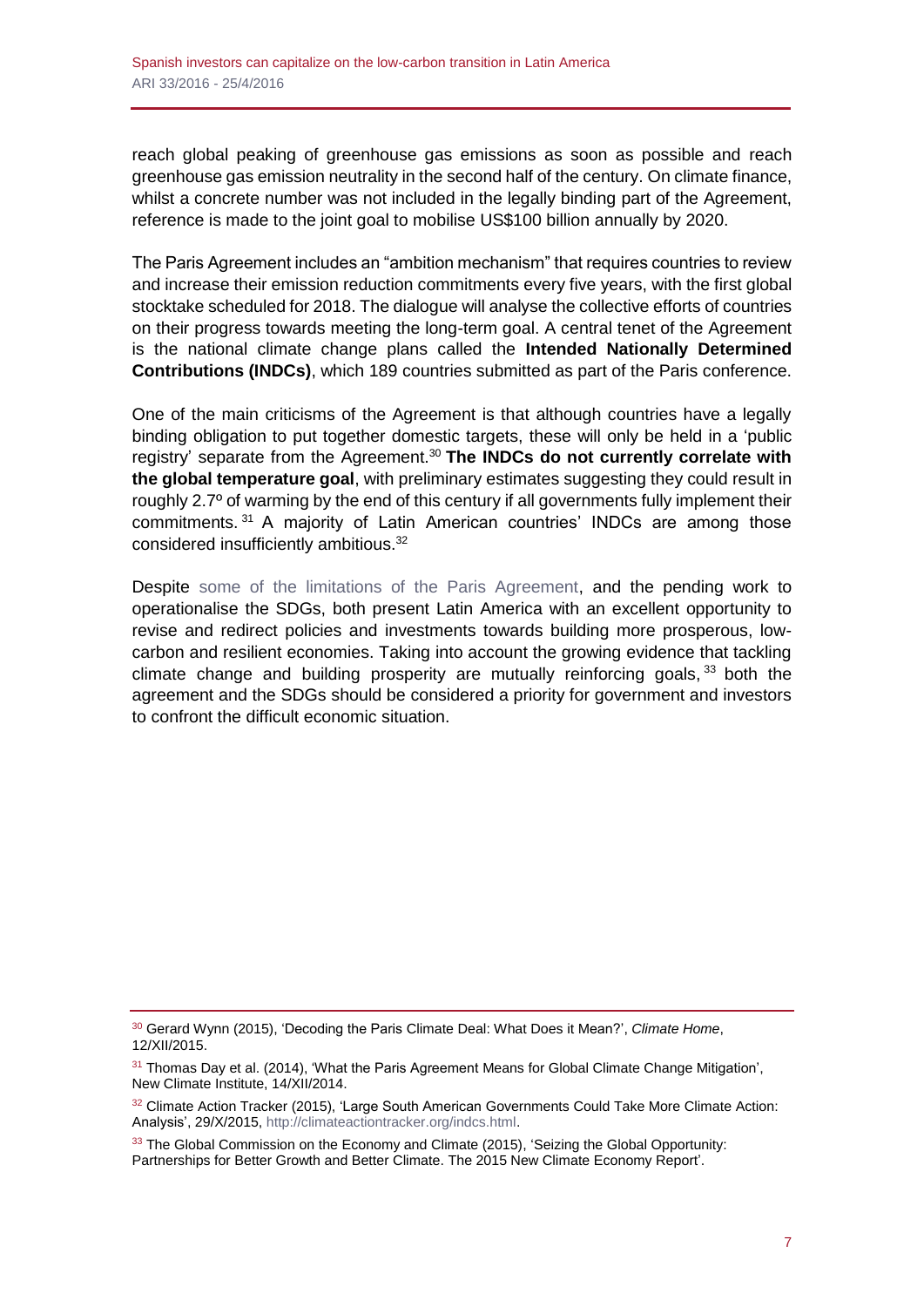# The opportunities and challenges for accelerating a low-carbon transition

Latin American countries' INDCs require strong support from the private sector to ensure existing targets are met and to explore further opportunities. The INDC process has acted as a catalyst for developing new policies, legislation and plans for implementation, and has also indirectly enhanced pre-2020 ambition. 34 Taking advantage of the situation, the period prior to the 2018 global stocktake provides an opportunity to ratchet-up ambition.

"The role of the private sector, development banks and national banks will be crucial, with changes needed to shift finance from high-carbon projects to lowcarbon and resilient infrastructure."

The role of the private sector, development banks and national banks will be crucial, with changes needed to shift finance from high-carbon projects to low-carbon and resilient infrastructure. The Inter-American Development Bank (IDB) and the Development Bank of Latin America (CAF) are working with governments to translate the INDCs into bankable and investible plans. In 2015 the IDB committed US\$3.8 billion for projects that target climate change adaptation and mitigation, renewable energy and environmental sustainability.<sup>35</sup> In April 2016 the IDB announced its intention of increasing the volume of climate-related finance to 30% by the end of 2020.<sup>36</sup> Spanish investors should follow these processes carefully to capitalise on the opportunities derived from increased lowcarbon finance.

Latin American countries' INDCs focus on renewable energy and energy efficiency, forest protection, sound agricultural practices, clean transport, waste management and the improvement of industrial processes. The implementation of the INDCs can provide investment opportunities for Spanish companies, although the economic slowdown could take a toll on future low-carbon investments in the region. Here, we focus primarily on the renewable energy sector.

# Renewable energy

Renewable energy is advancing rapidly in Latin America and there is significant potential for growth. Latin America can meet its future energy needs through renewable energy sources, including solar, wind, marine, geothermal and biomass energy, which are sufficient to cover its projected 2050 electricity needs 22-times over.<sup>37</sup>

"Latin America can meet its future energy needs through renewable energy sources."

<sup>34</sup> New Climate Institute (2015), 'Preparation of Intended Nationally Determined Contributions (INDCs) as a Catalyst for National Climate Action', 1/XII/2015.

<sup>35</sup> Inter-American Development Bank (2016), 'IDB Provides \$3.8 Billion in Environmental Sustainability and Climate Change Products in 2015', 4/IV/2016.

<sup>36</sup> Inter-American Development Bank (2016), 'IDB Group Sets Goal to Increase Financing for Climate Change to 30 Percent of Approvals by 2020', 10/IV/2016.

<sup>37</sup> Walter Vergara, Claudio Alatorre & Leandro Alves (2013), 'Rethinking Our Energy Future: A White Paper on Renewable Energy for the 3GFLAC Regional Forum', Discussion Paper, nr 292, Inter-American Development Bank, June.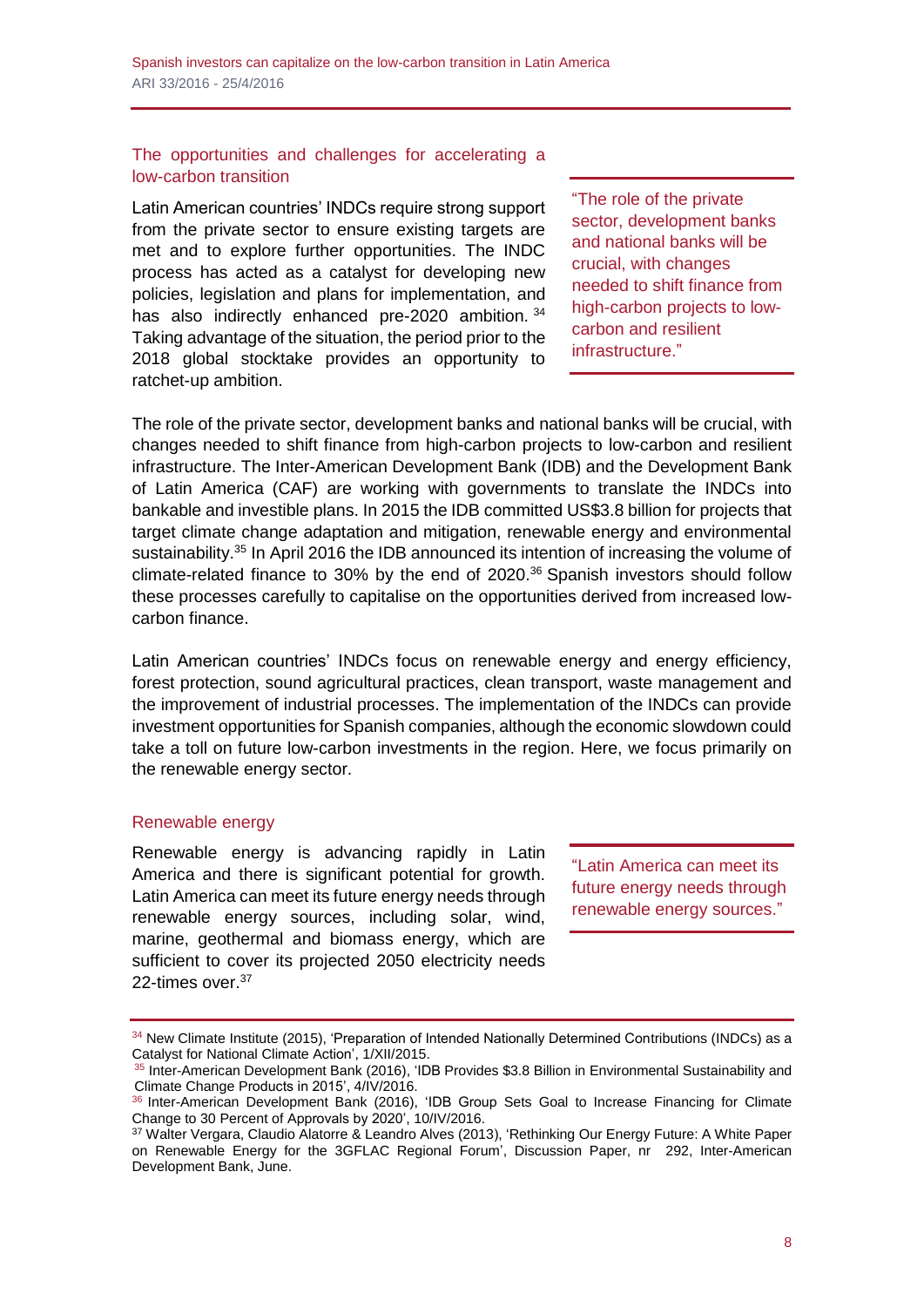The year 2015 saw new records for the development of renewable energy. The amount of money committed to renewables, excluding large hydro-electric projects, rose 5% to US\$285.9 billion.<sup>38</sup> Latin American countries including Brazil, Chile, Mexico and Uruguay are among some of the top developing countries for their ability to attract capital for clean energy.<sup>39</sup>

The International Renewable Energy Agency states that globally renewable generation capacity increased by 152 gigawatts (GW) or 8.3% during 2015, the highest annual growth rate on record. The fastest growth came in developing countries, including in Central America and the Caribbean, which expanded at a rate of 14.5%. Wind energy is expanding rapidly in South America, where capacity increased by 3.1 GW (40%) in 2015. The deployment of renewable energy continues to grow due to the falling costs of technologies and favourable conditions. This progress sends a strong signal to investors and policymakers that renewable energy is now the leading option for new power generation capacity.<sup>40</sup>

Most Latin American countries have established renewable energy targets and have enacted renewable energy laws. In the electricity sector, auctions and fiscal incentives are favoured for promoting renewables. In the transport sector, renewable energy policies focus on biofuels, while the use of renewable energy for heating is currently limited.<sup>41</sup> The global energy sector will be further transformed as the costs of renewable energy continue to fall<sup>42</sup> and more technological advances materialise.<sup>43</sup>

Last December, **Mexico**'s Congress approved the Energy Transition Law, which calls for the share of 'clean energy' (which includes large-scale hydropower, nuclear power and co-generation with natural gas) to rise to 35% by 2024.<sup>44</sup> In March 2016 Mexico held its first-ever private auction where renewable energy developers won contracts to produce 1,720 MW of power. Several wind and solar companies won 15-year contracts expected to generate more than US\$2.1 billion in investment.<sup>45</sup>

In 2015, **Brazil** pledged to reduce GHG emissions by 43% until 2030, compared with 2005 levels. Among the specific targets for 2030, Brazil plans to achieve a ratio of 45% of renewables in the energy mix by 2030, including expanding the use of renewable energy sources other than hydropower in the total energy mix to between 28% and 33%

<sup>38</sup> Frankfurt School-UNEP Centre/BNEF (2016), 'Global Trends in Renewable Energy Investment 2016'. <sup>39</sup> ClimateScope (2015), 'ClimateScope 2015 Goes Live!', 23/XI2015, [http://global-](http://global-climatescope.org/en/blog/2015/11/23/climatescope-2015-launches/)

[climatescope.org/en/blog/2015/11/23/climatescope-2015-launches/.](http://global-climatescope.org/en/blog/2015/11/23/climatescope-2015-launches/)

<sup>40</sup> International Renewable Energy Agency (2016), '2015 Sets Record for Renewable Energy, New IRENA Data Shows', 7/IV/2016.

<sup>41</sup> IRENA (2015), 'Renewable Energy in Latin America 2015: An Overview of Policies'.

 $42$  University of Cambridge and PwC (2015), 'Financing the Future of Energy. The Opportunity for the [Gulf's Financial Services Sector. A Report for the National Bank of Abu Dhabi',](https://www.nbad.com/content/dam/NBAD/documents/Business/FOE_Full_Report.pdf) [https://www.nbad.com/content/dam/NBAD/documents/Business/FOE\\_Full\\_Report.pdf.](https://www.nbad.com/content/dam/NBAD/documents/Business/FOE_Full_Report.pdf)

<sup>43</sup> Michael Mathres (2016), 'Paris Agreement Unleashes \$16 Trillion of Investment in Renewables and Cleantech', *EcoWatch*, 26/I/2016, [http://ecowatch.com/2016/01/26/investment-renewables-cleantech/.](http://ecowatch.com/2016/01/26/investment-renewables-cleantech/)

<sup>44</sup> Victoria Burnett (2015), 'Mexican Energy Law Seen as Key Climate Step', EcoAméricas, December. <sup>45</sup> Vanessa Dezem & Adam Williams (2016), 'Mexico First Power Auction Awards 1,720 Megawatts of Wind, Solar', *Bloomberg*, 29/III/2016.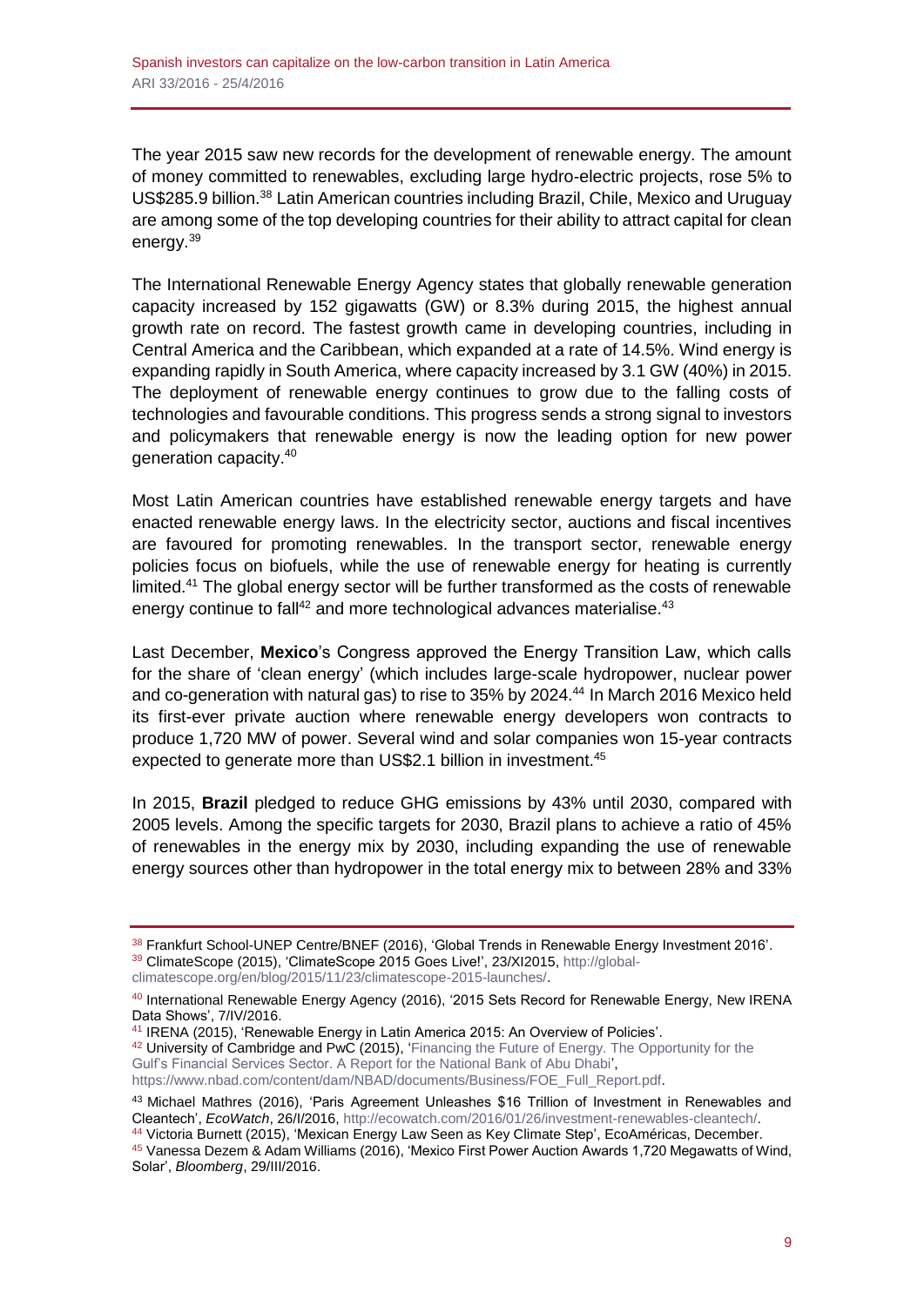by 2030.<sup>46</sup> In December 2015 Brazil approved its latest 10-Year Energy Expansion Plan, which includes new solar energy targets for 2024 that are roughly double those of earlier plans. The new targets call for 7 gigawatts (GW) of utility-scale solar and 1.32 GW of distributed solar photovoltaic (PV) capacity.<sup>47</sup>

Although progress is being made to promote renewable energy, some countries are being held back by vested interests in the status quo, fossil fuel subsidies, difficult investment climates and a lack of capital.<sup>48</sup> The International Monetary Fund shows that energy subsidies in Latin America and the Caribbean accounted for about 1.8% of GDP on average in 2011-13.49

The integration of Latin America's isolated national transmission systems could also provide a significant boost for renewables. <sup>50</sup> Although grid integration in the region is still incipient, progress is being made. For example, a project is under discussion between Colombia and Chile to modernise and set up an interconnected grid, with improvements of existing links in Ecuador and Peru. Mexico is also planning to

"The integration of Latin America's isolated national transmission systems could also provide a significant boost for renewables."

strengthen its links with the Central America region. The completion of these projects could increase the likelihood of the large-scale deployment of renewable energy.<sup>51</sup>

# Spain's interests in Latin America

From the 1990's onwards, Spanish companies embarked on an internationalisation process. Spanish investment in the region has focused on strategic sectors including financial and insurance services, telecommunications, energy (power, gas and oil), mineral extraction and the building sector, among others.<sup>52</sup>

After a recent bonanza, Spanish foreign direct investment (FDI) in Latin America has wavered. In 2015 Spain's gross FDI flows were largely directed towards Europe (45,07%) and North America (40,83%). However, Spain's gross FDI flows to Latin America were significant in 2015 (12.38%). In descending order, Chile, Brazil, México, Uruguay and Peru account for almost 78% of Spain's gross FDI flows to the region last

<sup>46</sup> Brazil's INDC,

[http://www4.unfccc.int/submissions/INDC/Published%20Documents/Brazil/1/BRAZIL%20iNDC%20english](http://www4.unfccc.int/submissions/INDC/Published%20Documents/Brazil/1/BRAZIL%20iNDC%20english%20FINAL.pdf) [%20FINAL.pdf.](http://www4.unfccc.int/submissions/INDC/Published%20Documents/Brazil/1/BRAZIL%20iNDC%20english%20FINAL.pdf)

<sup>47</sup> Henry Lindon (2016), 'Brazil Doubles 2024 Solar Power Target', *Clean Technica*, 14/I/2016.

<sup>48</sup> Christopher Flavin, Milena Gonzalez, Ana Maria Majano, Alexander Ochs, Maria da Rocha & Philipp Tagwerker (2014), 'Study on the Development of the Renewable Energy Market in Latin America and the Caribbean', Inter-American Development Bank, Washington DC.

<sup>49</sup> G. Di Bella, L. Norton, J. Ntamatungiro, S. Ogawa, I. Samake & M. Santoro (2015), 'Energy Subsidies in Latin America and the Caribbean: Stocktaking and Policy Challenges', IMF Working Paper, nr 15/30. <sup>50</sup> Vergara *et al*. (2015), 'Zero Carbon Latin America: A Pathway for Net Decarbonisation of the Regional Economy by Mid-century Vision Paper', UNEP DTU Partnership.

<sup>51</sup> CAF (2012), 'Nuevas oportunidades de interconexión eléctricaen América Latina', Colombia. <sup>52</sup> Adán Doval (2014), 'Historia reciente de las inversiones en América', *Regional and Sectoral Economic Studies*, vol. 14, nr 2, p. 157-176.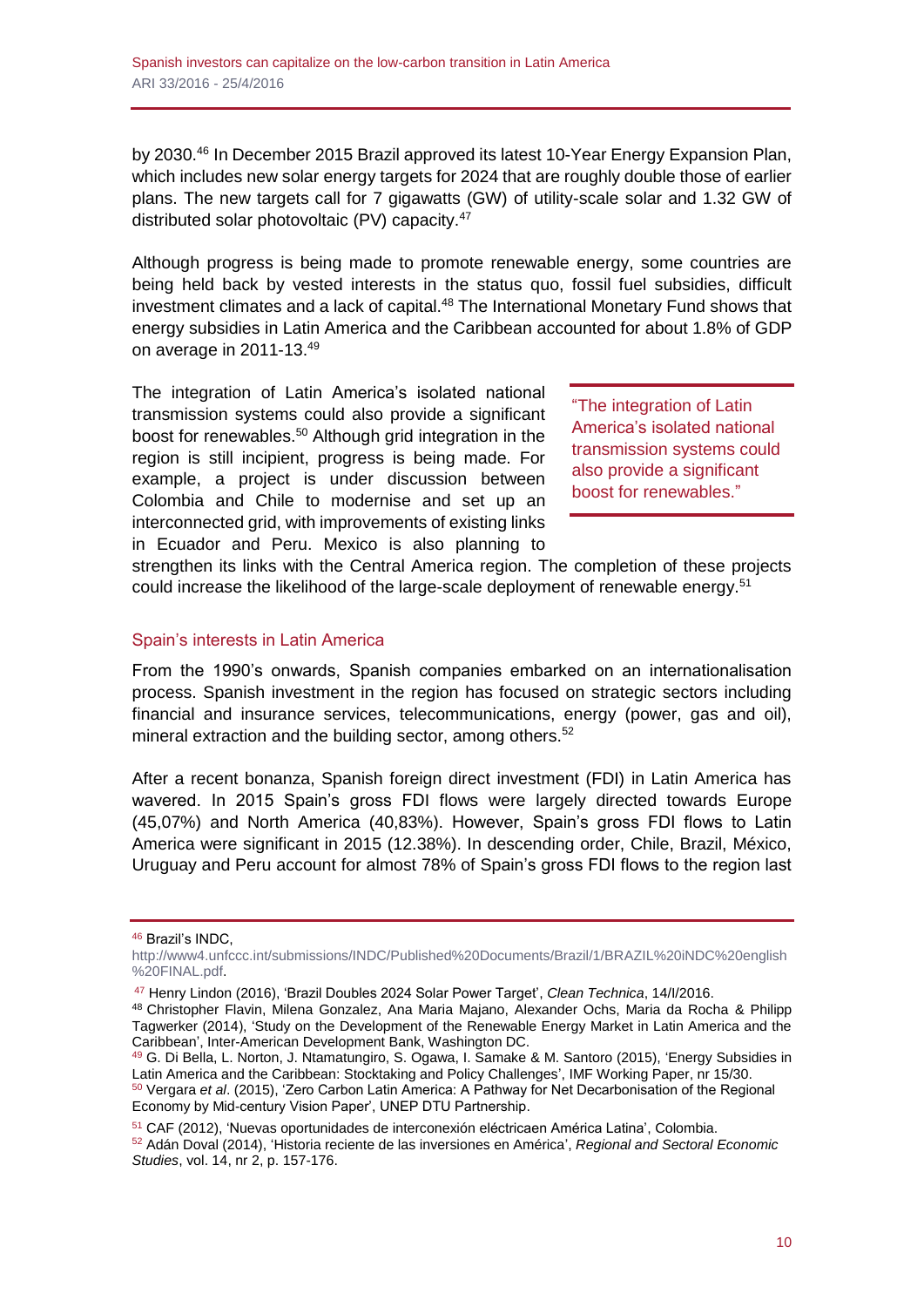year.<sup>53</sup> Periods of slow economic growth, political and legal uncertainty, expropriations and nationalisations of energy or mineral resources in Argentina and Bolivia have reduced Spain's FDI in the region.

Another important variable in terms of developing low-carbon business opportunities for Spanish companies are exports. Spain's exports to Latin America amounted to 6.2% of total exports in 2015. <sup>54</sup> Capital equipment, food, the automobile sector, chemical products, non-chemical semi manufactures, consumer goods and energy products are the key Spanish exporting sectors, accounting for over 90% of exports in 2013.<sup>55</sup>

In terms of multinational companies (MNCs), Figure 2 below shows that in 2013 Ibex 35 companies obtained 22% of their revenues from the region. The banking sector MNC's shown in the Figure, with around 50% of their revenues coming from Latin America, energy companies with between 10% and 45% of their revenues originating in Latin America, or infrastructure companies with 29% or less of their revenue coming from Latin America, stand to benefit from emerging business opportunities in the region.

<sup>53</sup> [http://datainvex.comercio.es/principal\\_invex.aspx.](http://datainvex.comercio.es/principal_invex.aspx)

<sup>54</sup> Ministerio de Economía y Competitividad (2015), 'Informe trimestral de comercio exterior. Tercer trimestre de 2015', [http://boletin-secex.comercio.mineco.es/es-ES/enero-2016/Pdf/OK\\_Informe-](http://boletin-secex.comercio.mineco.es/es-ES/enero-2016/Pdf/OK_Informe-ComexTrimestral-III-2015-con-Portada.pdf)[ComexTrimestral-III-2015-con-Portada.pdf.](http://boletin-secex.comercio.mineco.es/es-ES/enero-2016/Pdf/OK_Informe-ComexTrimestral-III-2015-con-Portada.pdf)

<sup>55</sup> CEOE (2014), 'El sector exterior 2000-2013',

[http://www.ceoe.es/resources/image/sector\\_exterior\\_2000\\_2014\\_1.pdf.](http://www.ceoe.es/resources/image/sector_exterior_2000_2014_1.pdf)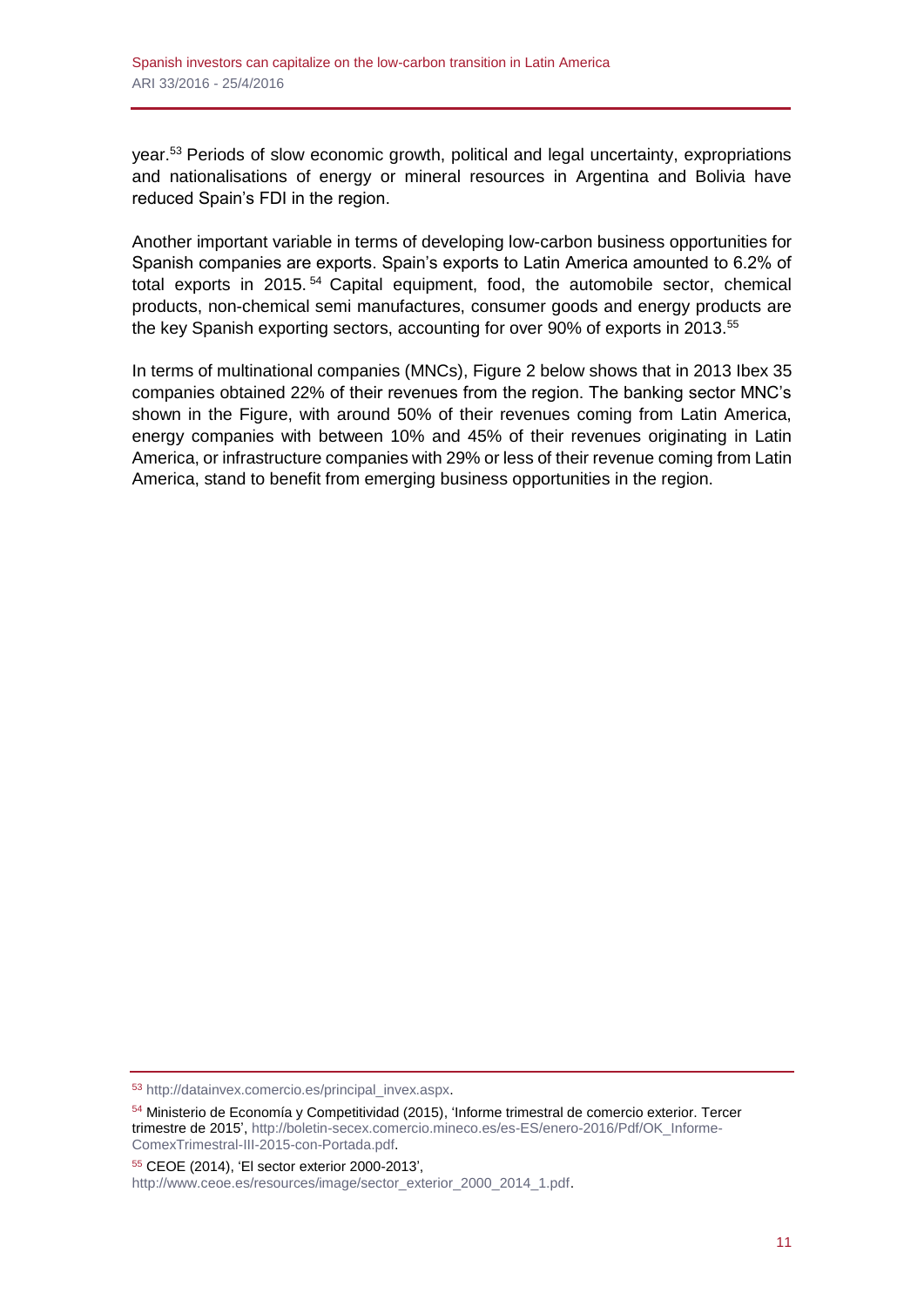| Firm                  | <b>%over total</b> | Firm                      | <b>%over total</b> |
|-----------------------|--------------------|---------------------------|--------------------|
| <b>BBVA</b>           | 50.6               | Mapfre                    | 24.6               |
| Santander             | 51                 | <b>NH Hoteles</b>         | 10                 |
| Ferrovial             | 0.6                | Telefónica                | 47.1               |
| Iberia IAG            | 26.3               | Red Eléctrica<br>Española | 4.9                |
| Endesa                | 31.1               | Cintra                    | $9\,$              |
| <b>FCC</b>            | 14.4               | Repsol YPF                | 18.5               |
| Inditex               | 11.9               | Acciona                   | 30                 |
| <b>Abertis</b>        | 10.8               | <b>Gas Natural Fenosa</b> | 20                 |
| Iberdrola             | 12.8               | Abengoa                   | 46                 |
| Sacyr                 | 8.9                | Prisa                     | 21.6               |
| Inra                  | 28.1               | <b>DIA</b>                | 18                 |
| Duro y Felguera       | 45.6               | Ebro Foos                 | 37.8               |
| Prosegur              | 74                 | OHL                       | 36.9               |
| <b>Arcelor Mittal</b> | 20.8               | Ibex 35 Companies         | 22                 |

#### **Figure 2. Spanish MNCs' revenues from Latin America as % of global revenues, 2013**

The above data regarding FDI, exports and revenues originating in Latin America provide reasons for a continued interest in further exploring business opportunities in the region.

Source: Doval (2014), p. 170.

# Considerations for the Spanish private sector

Strong population growth, a substantial infrastructure gap, commitments to decarbonise Latin America's economies and Spain's expertise and experience in the region show how business opportunities abound in the region, especially in countries that offer greater legal security and political stability.<sup>56</sup>

According to Spain's business association (CEOE), Spain's firms have experience and technological knowhow in the deployment of mitigation and adaptation projects in Latin America. Spanish companies

"Spanish companies operating in renewables, energy efficiency and sustainable transport sectors, can benefit from the opportunities presented by the Paris Agreement and the SDGs."

operating in renewables, energy efficiency and sustainable transport sectors, can benefit from the opportunities presented by the Paris Agreement and the SDGs. Spain's small-

<sup>56</sup> Doval (2014), *op. cit*., p. 157-176.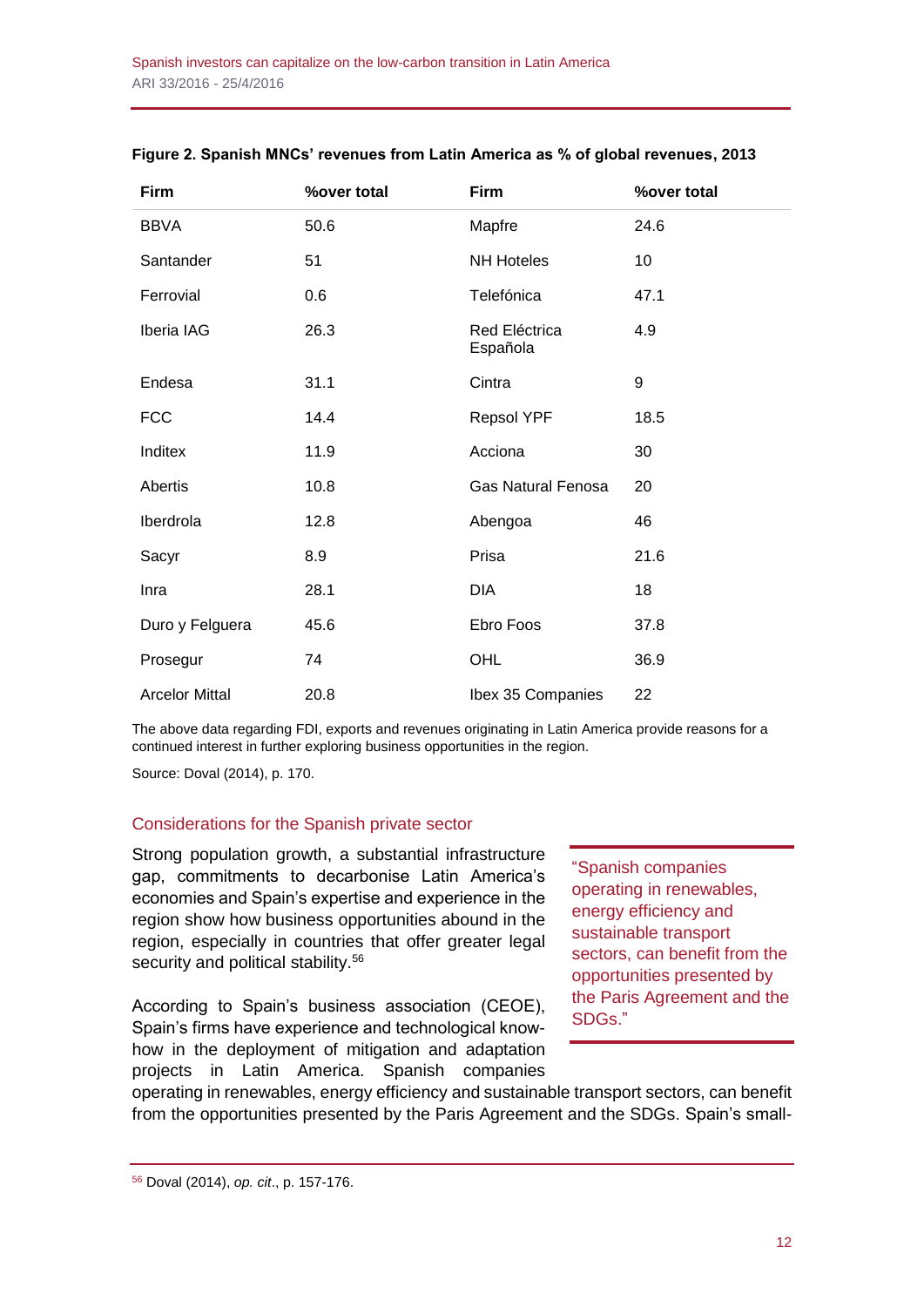and medium-sized enterprises (SMEs) are experienced in waste management as well as in the development of adaptation projects offered by the consulting sector, which could benefit from the development of national mitigation and adaptation plans.

The International Energy Agency calculates that Latin America and the Caribbean will need US\$4 trillion in investment through 2035 to be able to satisfy the region's energy requirements, especially in terms of renewable energy.<sup>57</sup> The abundance of renewable energy coupled with growing energy demand, regulatory institutions that respect international investments and the launch of national climate plans, provide the right environment for large-scale low-carbon investments, although current low oil prices are slowing down the transition.<sup>58</sup>

There are numerous challenges for advancing low-carbon projects in Latin America. Large investment needs, predictable regulatory frameworks, licencing and bureaucracy requirements in receiving countries and the existence of clear guidelines and mediation institutions (that fully respect existing laws and international norms when operating in indigenous territories) will shape, in addition to the economic outlook, the extent of Spain's low carbon investment in the region.

Some Spanish companies are lacking information on potential low carbon opportunities for their businesses in the region. Within the Spanish construction sector, there are companies that are currently unaware of existing business opportunities for them in Latin America in the areas of energy saving and energy efficiency. These companies could benefit from the analyses of national climate plans to tap into projects including those that encourage improvements in the thermal performance of buildings.

Lastly, as regards government action to foster low-carbon development, Latin American policy-makers can improve the regulatory frameworks to encourage private investment in renewable energy. Success stories such as Honduras, which now has the secondgreatest installed solar capacity in Latin America after Chile, can provide lessons for other countries.<sup>59</sup> The Spanish government through its foreign policy strategy, which supports Spanish energy companies abroad, could work in closer proximity to Latin America countries to locate renewable energy investment opportunities.<sup>60</sup>.

<sup>57</sup> EFE (2016), 'IDB to Discuss Latin America's Energy Needs', 31/III/2016.

<sup>58</sup> C. Octaviano *et al*. (2015), 'Climate Change Policy in Brazil and Mexico: Results from the MIT EPPA Model', *Energy Economics*[, http://dx.doi.org/10.1016/j.eneco.2015.04.007.](http://dx.doi.org/10.1016/j.eneco.2015.04.007)

<sup>59</sup> Institute of the Americas (2016), 'Beyond Paris: Energy Transition in Latin America and the Caribbean'. <sup>60</sup> Ministerio de Asuntos Exteriores y Cooperación (2014), 'Estrategia de Acción Exterior. Gobierno de España',

[http://www.lamoncloa.gob.es/espana/eh14/exterior/Documents/Estrategia%20de%20acción%20exterior.p](http://www.lamoncloa.gob.es/espana/eh14/exterior/Documents/Estrategia%20de%20acción%20exterior.pdf) [df.](http://www.lamoncloa.gob.es/espana/eh14/exterior/Documents/Estrategia%20de%20acción%20exterior.pdf)